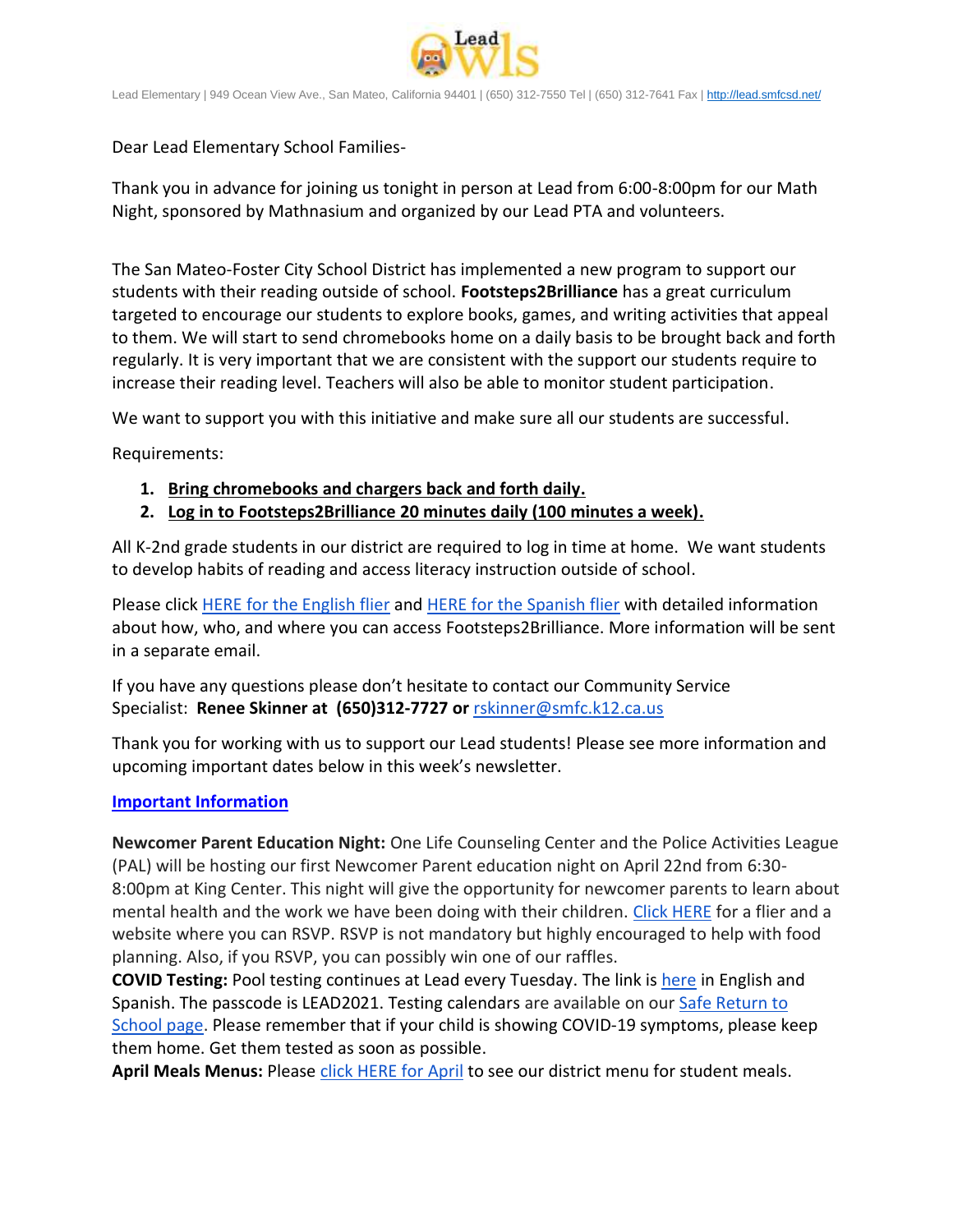

Lead Elementary | 949 Ocean View Ave., San Mateo, California 94401 | (650) 312-7550 Tel | (650) 312-7641 Fax [| http://lead.smfcsd.net/](http://lead.smfcsd.net/)

**Playworks from Coach Thomas**: Playworks will continue Roshambo Rockstar to see who the champion of Lead will be to compete in the final Tournament towards the World Record. Junior Coaches will meet Wednesday afternoon from 12:45pm to 2:45pm.

### **Upcoming Events**

**Thursday, April 21st (6:00-8:00pm) - Lead Math Night, sponsored by Mathnasium:** See [the](https://drive.google.com/file/d/1aweG-SucpFHT09TBvZ7RNtVXguGaJYha/view?usp=sharing)  [flier here.](https://drive.google.com/file/d/1aweG-SucpFHT09TBvZ7RNtVXguGaJYha/view?usp=sharing)

**Friday, April 22nd (6:30-8:00pm) - Newcomer Parent Education Night at King Center:** This night will give the opportunity for newcomer parents to learn about mental health and the work we have been doing with their children. [Click HERE](https://drive.google.com/file/d/1mlx9RF4V8cO9V9p-bSU89XQvuxcIFgK1/view?usp=sharing) for a flier and a website where you can RSVP.

**Week of May 2nd-May 6th - Teacher Appreciation Week:** Please join and celebrate our teachers this week!

**Wednesday, May 4th (ALL DAY) - College Spirit Day:** Encourage your child to show school spirit by wearing clothes that promote colleges and universities. Students who dress up for Spirit Day do not need to wear their regular school uniform on this special day.

**Wednesday, May 4th (3:00-4:00pm) - School Site Council and English Language Advisory Committee Meeting:** Please contact Mr. Slife at [cslife@smfcsd.net](mailto:cslife@smfcsd.net) or 650-312-7550 for the Zoom information to join the SSC and ELAC meeting.

**Wednesday, May 4th (7:00-8:00pm on Zoom) - Lead Principal Virtual Chat:** Please attend our Principal Chat for families on Zoom with Mr. Slife in English and Spanish.

**Thursday, May 5th - Bike Rodeo for 4th and 5th Grades:** Teachers will be in touch with more information.

#### **For Your Consideration**

**Online Workshops for families with Foster Youth, (All parents/families/staff are welcome to attend!):** Please [click HERE for English](https://drive.google.com/file/d/1mezmxHNnUUYKZnDvVn7II09Lk6TkMYQR/view?usp=sharing) and [HERE for Spanish.](https://drive.google.com/file/d/1_mIsb-wQPwAKZ2S88PAFI7pOP2dgt_zu/view?usp=sharing)

**San Mateo PAL is hosting a Free Health & Wellness Resource Fair:** Please consider attending this event on Saturday, May 21<sup> $st$ </sup> from 11:00am-2:00pm at King Park (725 Monte Diablo Ave, San